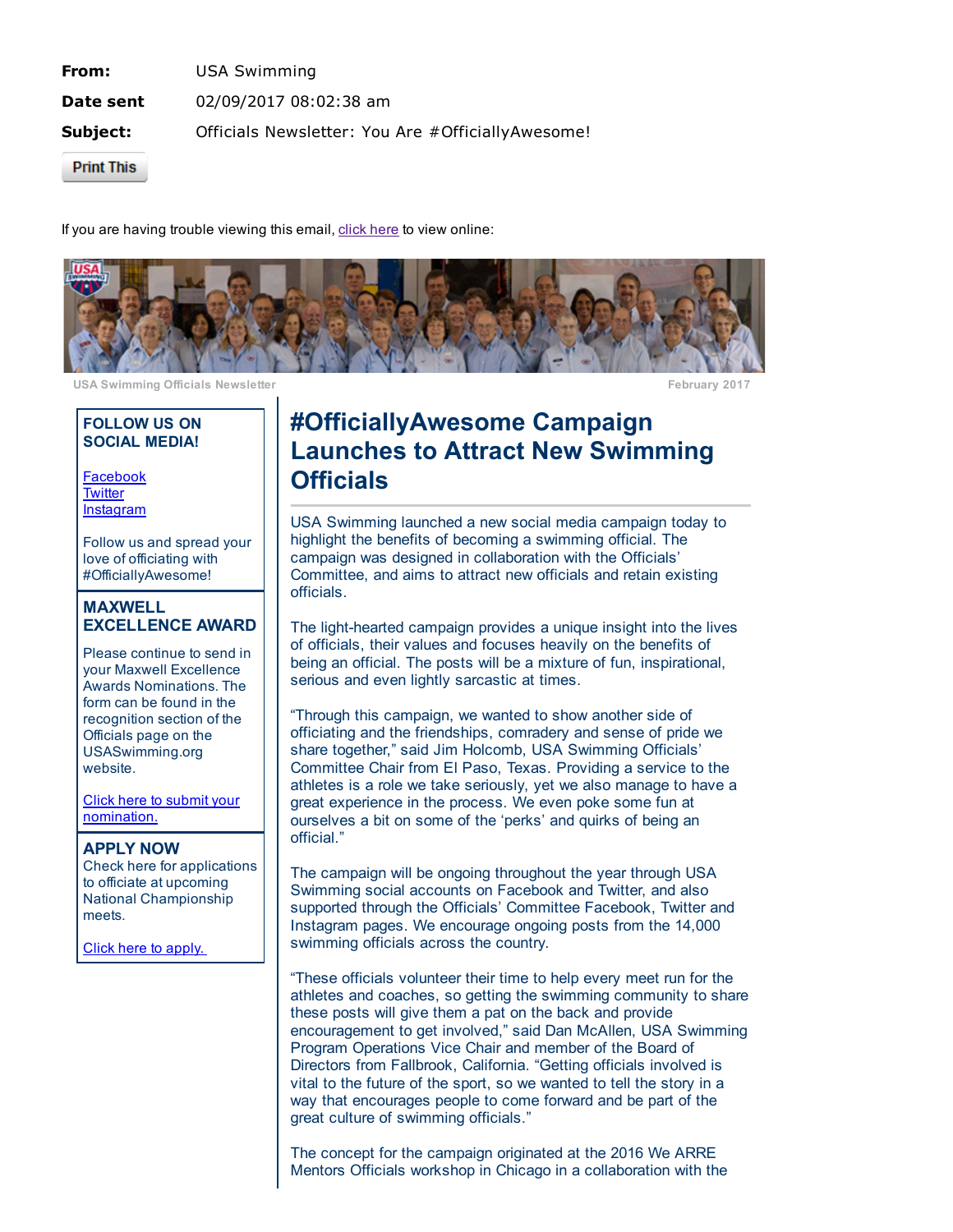USA Swimming staff and the 90 attendees of the workshop. That mentor workshop was spearheaded by Melissa Hellervik-Bing of Cape Canaveral, Florida, and Gina Mensay, USA Swimming Member Services Program Manager.

There was also a group brainstorming exercise where the officials attending the workshop wrote many of the taglines for the posts.

"The energy of the group in Chicago was contagious in helping create this campaign and make it our own," said Hellervik-Bing. "Throughout the weekend workshop, this group showed what it takes to be a mentor and now there is also a campaign to help spread it to others."

Fans, officials and future officials can follow the campaign at #OfficiallyAwesome on Facebook, Twitter and Instagram.

## From the Rules and Regulations Committee Communication

The National Official's Committee works very hard with LSC Official's Committee Chairs to ensure consistent communication regarding standardized rules interpretations and policy. Each quarter, National Officials Committee member Jamie Cahn hosts a conference call with all LSC Official's Committee Chairs. The call covers a variety of topics including a presentation by me. Based on the communication that I receive from the Official's Chairs, Coaches, Officials, Parents and others, I provide clarification on rules topics as well as trends that I see based on the communication I receive. I feel very confident that our Official's Chairs have the exact understanding of interpretations and clarifications of rules.

As a line official, if you have a question regarding a rule or an interpretation while at a meet, your first point of contact should be your Chief Judge (if one is assigned), or your Meet Referee. If you are the Meet Referee, your contact should be with an LSC Official's Committee member or the Chair. If you don't agree with the answer from your LSC Official's Committee, my suggestion is that you do not call me directly. Most of the time I can tell by the nature of the question that you didn't like the answer you got somewhere else (your LSC Official's Committee). One of the first things I am going to ask you is whether you have contacted your LSC Official's Committee. We have empowered your LSC Official's Committee to be awesome – use them! As always, if you have a time sensitive situation while at the meet, you can always call me. My number is in the rule book – I will do my best to help you out.

#### Be a good steward of the Rules

Be very careful when reading the rules NOT to read too much into the rules, or attempt to simplify or draw conclusion as to what may or may not be a violation based on these conclusions. I will give you two examples below on actual situations that were brought to me for review.

What was briefed: During butterfly, if the ankles cross – that is an alternating kick . Explanation – That statement could be completely FALSE, and that statement has oversimplified the rule. Rule 101.3.3 states that "…the position of the legs or the feet need not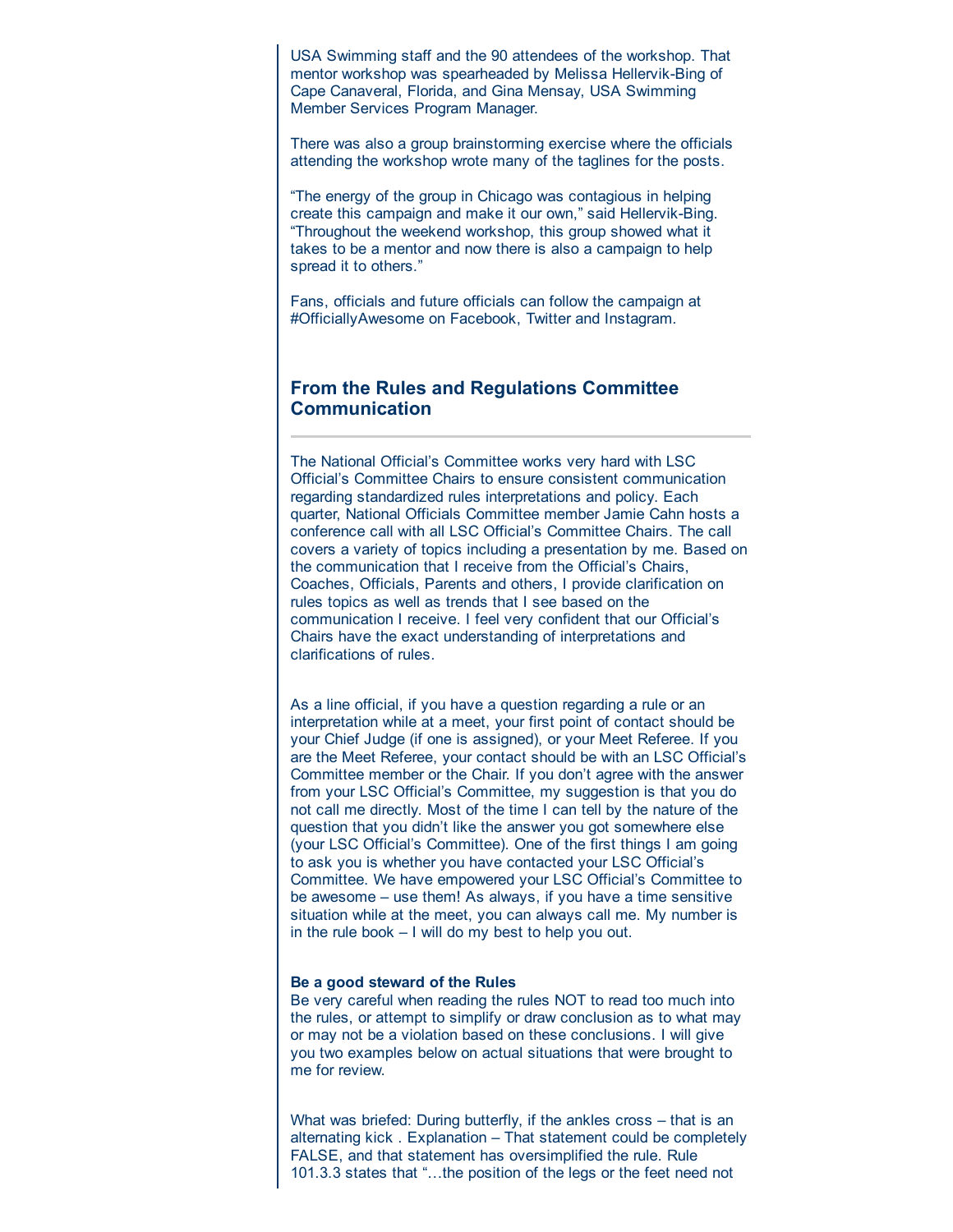be on the same level, but they shall not alternate in relation to each other." In swimming, an alternating kick is when one leg or foot is moving in one direction, while the other is moving the opposite direction. If the ankles cross during this type of movement – that would clearly be a violation. HOWEVER – if the amplitude of the left and right leg is different (one leg/foot traveling a greater distance than the other on the kick), then the ankles may cross each other while the legs or feet are moving in the same direction – THIS IS LEGAL. The point of this discussion is that simply stating that the ankles crossing during the butterfly kick is illegal draws an oversimplified and incorrect interpretation of what the rule actually says.

What was briefed: During the breaststroke kick, if you see a big boil of water pop up behind the feet, the swimmer must be doing a downward butterfly kick during the swim. Explanation: While a boil or disturbed water is clearly caused by some sort of leg movement, unless the official actually observes the leg movement to be in violation of the rules (101.2.3 – downward butterfly kick), it would be inappropriate to make the call. This falls under one of the golden rules of officiating – call what you see, not what you think you see.

When an official takes a position on an understanding of the rules, they should consider looking for reinforcement of that position in 1. The Rule Book; 2. The Situations and Resolutions; 3. USA Swimming on-line test; 4. Officials Training Videos on the Training & Education page for Officials on the USA Swimming website; and 5. Discussions with the LSC Official's Committee. If you find no support for your understanding of the rules – you might have a misunderstanding of the rules. Ask for help, your LSC Official's Committee is there for you.

Thanks for everything you do for our sport and our athletes – you are #OfficiallyAwesome!

## New Rules Effective January 1, 2017

Several new rules became effective January 1, 2017 and are listed on Page One in the 2017 USA Swimming Rulebook. Listed below are some of the new rules.

- "Deck Pass" has been defined and added to the Glossary. It is now allowed as an acceptable proof of membership.
- Drones are prohibited over venues any time athletes, coaches, officials and/or spectators are present.
- Recommendations for swimmers with disabilities are added to Open Water competitions.
- LSCs may impose a fine for false registration only when a swimmer actually competes in a sanctioned competition.
- Titles for elected boards positions and USA Swimming officers are amended to reflect current governance practices.
- Committee Chairs, with the consent of the Board Chair, are provided means to remove non-athlete members failing to